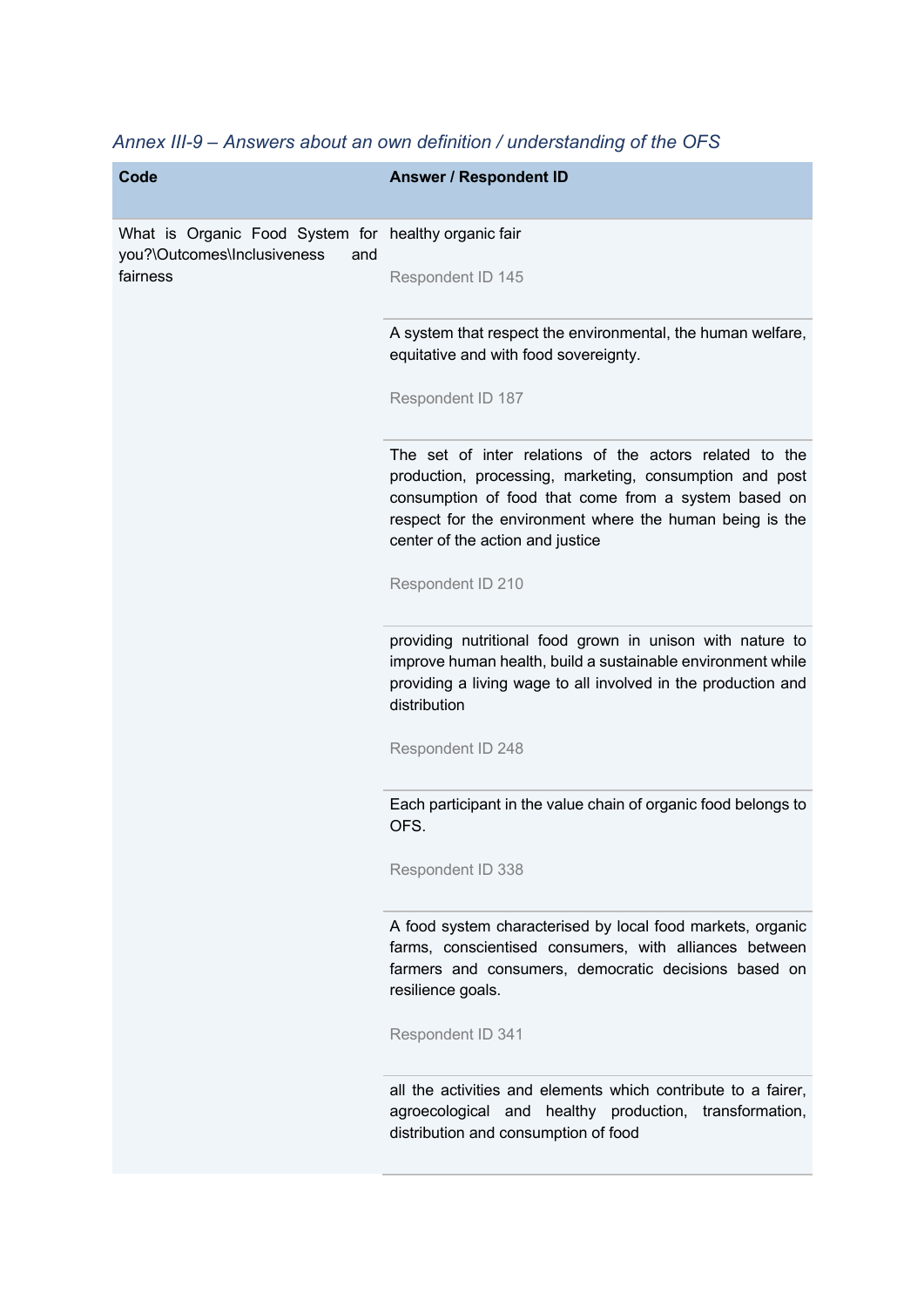|                        | Respondent ID 350                                                                                                                                                                                                                                                          |
|------------------------|----------------------------------------------------------------------------------------------------------------------------------------------------------------------------------------------------------------------------------------------------------------------------|
|                        | A System that involve all the actors of the system, from<br>farmers to consumers, with respect of IFOAM Principles.<br>Producing enough food for each actors, with transparency and<br>equity.                                                                             |
|                        | Respondent ID 366                                                                                                                                                                                                                                                          |
|                        | A healthy system that is inclusive, does no harm to the planet,<br>promotes sustainable processes.                                                                                                                                                                         |
|                        | Respondent ID 371                                                                                                                                                                                                                                                          |
| you?\Outcomes\Autonomy | What is Organic Food System for Where we can choose freely and where it is available for all                                                                                                                                                                               |
|                        | Respondent ID 133                                                                                                                                                                                                                                                          |
|                        | My involvement is an organic garden on a corporate property<br>where volunteers provide vegetables for local food pantries to<br>reduce food insecurity. We also grow food at our own home<br>and visit our local farmers market and coop to support local<br>organic farm |
|                        | Respondent ID 138                                                                                                                                                                                                                                                          |
|                        | A reduction in dependence on chemical inputs through a<br>transparent manner and sharing of information                                                                                                                                                                    |
|                        | Respondent ID 206                                                                                                                                                                                                                                                          |
|                        | A food system characterised by local food markets, organic<br>farms, conscientised consumers, with alliances between<br>farmers and consumers, democratic decisions based on<br>resilience goals.                                                                          |
|                        | Respondent ID 341                                                                                                                                                                                                                                                          |
| life                   | What is Organic Food System for It is a supply-consumption balance which benefits the<br>you?\Outcomes\Improved quality of environment, community and individual.                                                                                                          |
|                        | Respondent ID 154                                                                                                                                                                                                                                                          |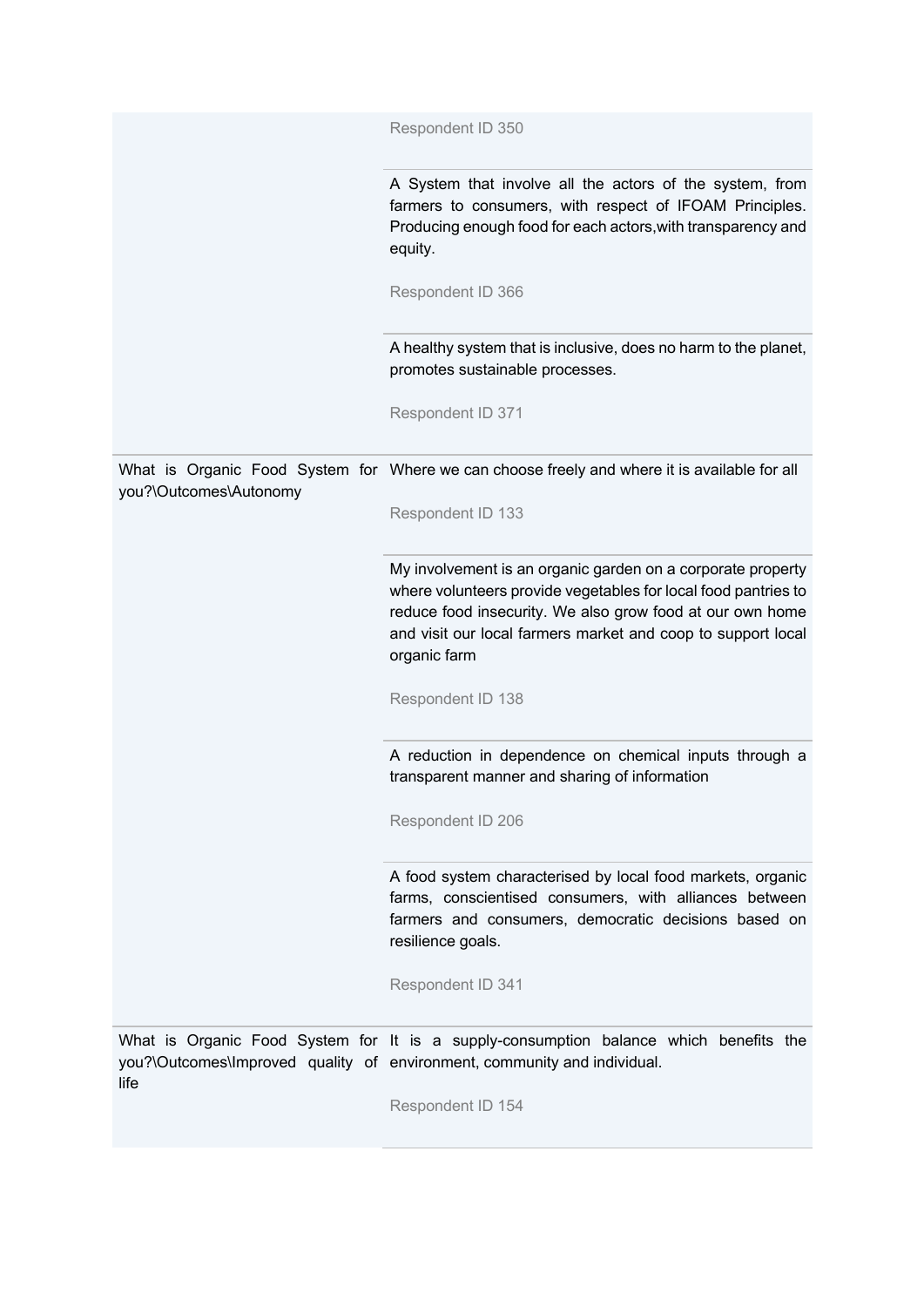It is a way to improve the environment and life quality, to allow our planet to develop sustainably

Respondent ID 171

the best food system for people and planet

Respondent ID 179

A system that benefits everyone and everything including natural and social capital as well as future generations. It's a win win win win win win win win win win situation

Respondent ID 184

A system that respect the environmental, the human welfare, equitative and with food sovereignty.

Respondent ID 187

Responsible and accountable OFS should be 'farm to fork' 'production to process to consumers at each stage', ' a livelihood with common goals to protect lives and environment' 'A socio-development in all regions '.

Respondent ID 245

providing nutritional food grown in unison with nature to improve human health, build a sustainable environment while providing a living wage to all involved in the production and distribution

Respondent ID 248

A food system that is environmentally and socially sustainable. One where local communities support the production and sale of in-season fruit and vegetables by multiple small farmers.

Respondent ID 249

A potential and good system for the living beings on earth, and for a healthy ecosystem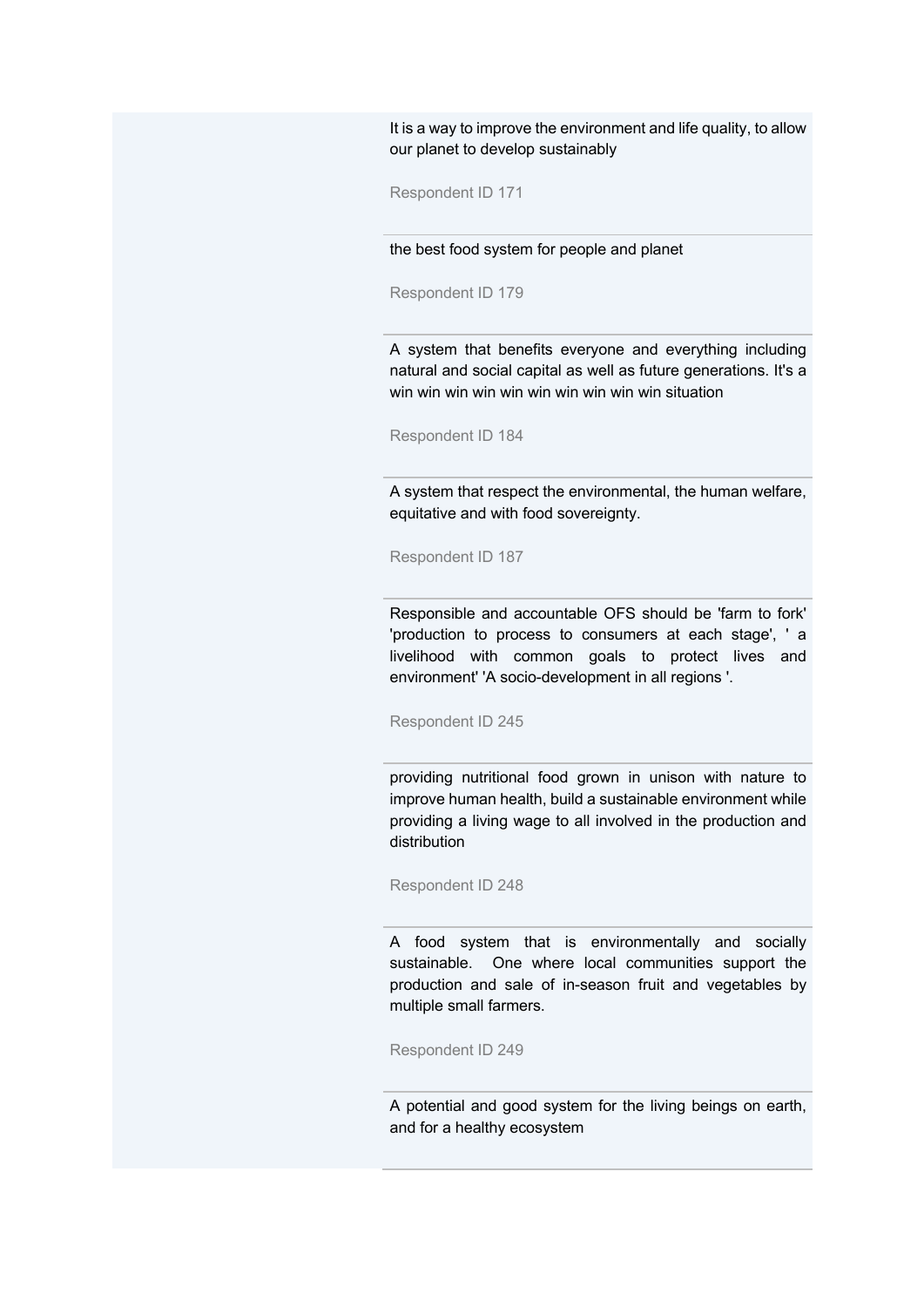|                                 | Respondent ID 278                                                                                                                                                                                                                                                                                          |
|---------------------------------|------------------------------------------------------------------------------------------------------------------------------------------------------------------------------------------------------------------------------------------------------------------------------------------------------------|
|                                 | A responsible system of many stakeholders who produce and<br>provide and consume foods that Have the most beneficial<br>consequences on all stakeholders (including nature and<br>environment)                                                                                                             |
|                                 | Respondent ID 316                                                                                                                                                                                                                                                                                          |
|                                 | good health, environmentally friendly and socially responsive<br>system                                                                                                                                                                                                                                    |
|                                 | Respondent ID 354                                                                                                                                                                                                                                                                                          |
|                                 | OFS is the pathway to sustainable living and determines the<br>future of next generation                                                                                                                                                                                                                   |
|                                 | Respondent ID 365                                                                                                                                                                                                                                                                                          |
|                                 | The only way to deliver healthy, food in a sustainable food<br>system to save the living earth as a pleasant environment                                                                                                                                                                                   |
|                                 | Respondent ID 380                                                                                                                                                                                                                                                                                          |
| you?\Outcomes\Healthy ecosystem | What is Organic Food System for A system that is safe, healthy, and regenerative for people<br>and planet (animals, plants, ecosystems, air, soil, water). A<br>system that helps to transform problems experienced by<br>humans and the natural world. A system that re-weaves<br>human-nature connection |
|                                 | Respondent ID 129                                                                                                                                                                                                                                                                                          |
|                                 | healthy organic fair                                                                                                                                                                                                                                                                                       |
|                                 | Respondent ID 145                                                                                                                                                                                                                                                                                          |
|                                 | It is a supply-consumption balance which benefits the<br>environment, community and individual.                                                                                                                                                                                                            |
|                                 | Respondent ID 154                                                                                                                                                                                                                                                                                          |
|                                 | A bundle of methods that increase sustainability of farming<br>and act against the imminent and on-going large-scale<br>destruction of ecosystems, including mass extinction of                                                                                                                            |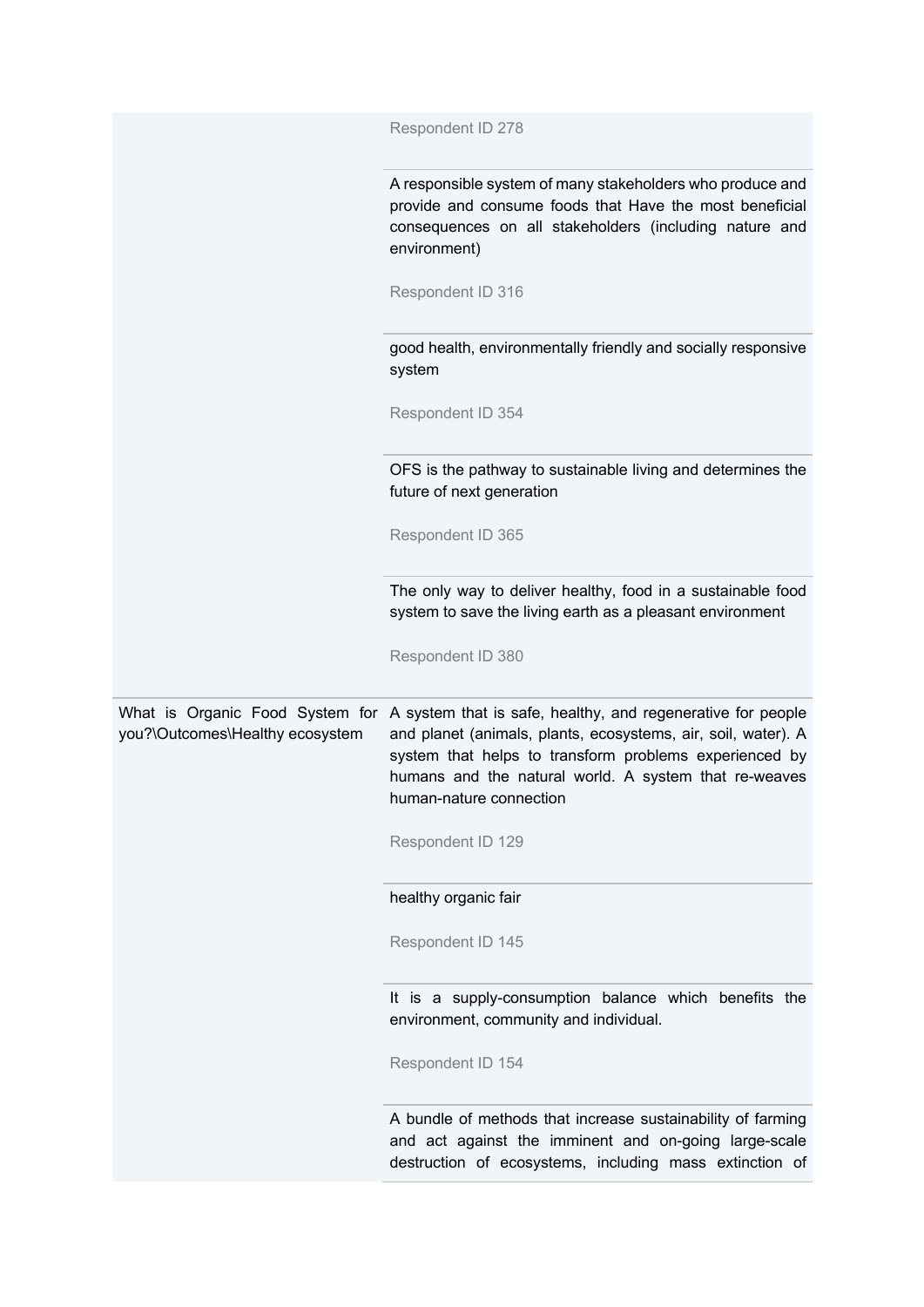species.

Respondent ID 165

It is a way to improve the environment and life quality, to allow our planet to develop sustainably

Respondent ID 171

the best food system for people and planet

Respondent ID 179

A system that benefits everyone and everything including natural and social capital as well as future generations. It's a win win win win win win win win win win situation

Respondent ID 184

organic is a way of ensuring that a production system that follows the laws of thermodynamics are followed. Organics recognises entropy, where conventional practices seem to imagine that waste is external to the system. Also GMOs presuppose the non-app

Respondent ID 199

Food system that excludes the use of external chemicals and other factors that have deleterious effects on the environment; Food system that involves the use of natural organically recycled inputs thus preserving the ecosystem

Respondent ID 201

Stable healthy circular systems

Respondent ID 223

the food system where we are able to have safe food with trust , transparency, and give us a nutritional healthy environment for the human, ecological and animal welfare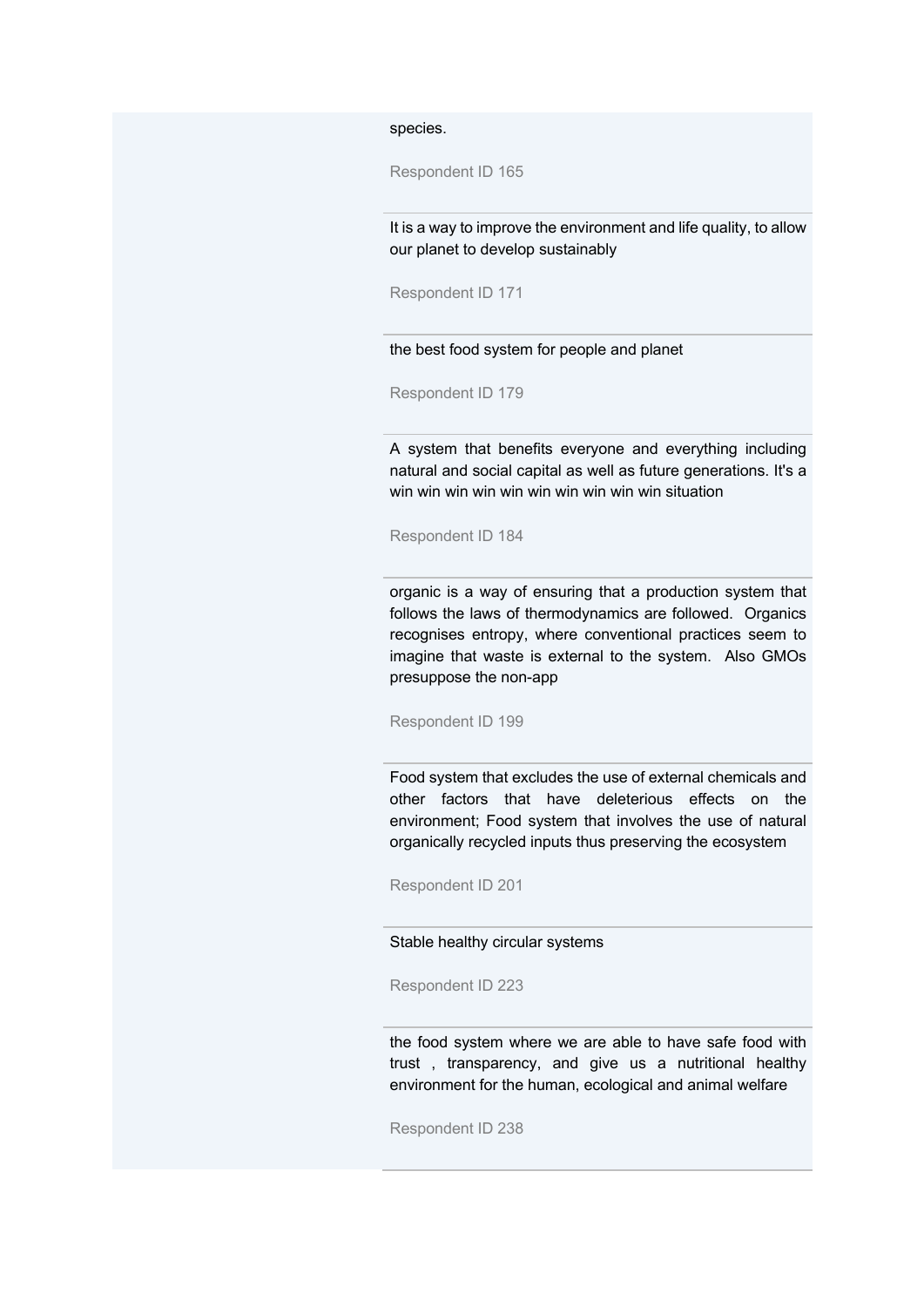I value ecosystem health. I want to steward my land such that it's healthier every year than it was in the last. I grow certified organic produce that is sold directly to customers, and also to retailers and restaurants. I'm proud to offer my community

Respondent ID 244

A food system that is environmentally and socially sustainable. One where local communities support the production and sale of in-season fruit and vegetables by multiple small farmers.

Respondent ID 249

A potential and good system for the living beings on earth, and for a healthy ecosystem

Respondent ID 278

a system according to the rules of nature with only little impact for environment

Respondent ID 289

Organic Agriculture is a production system that sustains the health of soils, ecosystems and people. It relies on ecological processes, biodiversity and cycles adapted to local conditions, rather than the use of inputs with adverse effects. Organic Agri

Respondent ID 303

An organic food system is a combination of actors and activities that enhances along the global food chain better health and environment through economic activities, education and partnerships.

Respondent ID 313

A responsible system of many stakeholders who produce and provide and consume foods that Have the most beneficial consequences on all stakeholders (including nature and environment)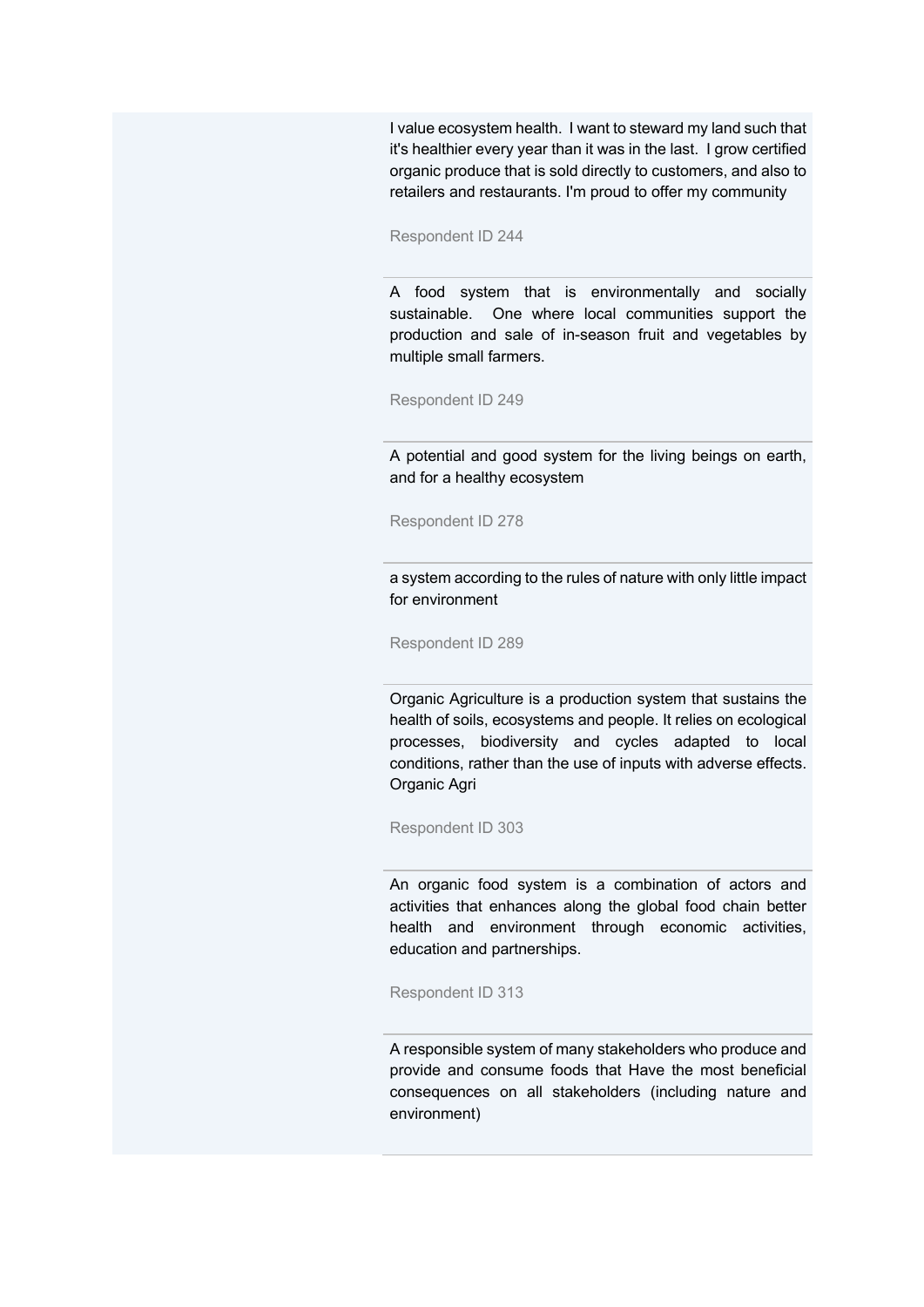Respondent ID 316

food production in line with environment, without use of pesticided, moderate animal production, regional, and affordable

Respondent ID 336

A food system characterised by local food markets, organic farms, conscientised consumers, with alliances between farmers and consumers, democratic decisions based on resilience goals.

Respondent ID 341

all the activities and elements which contribute to a fairer, agroecological and healthy production, transformation, distribution and consumption of food

Respondent ID 350

A series of tasks whose final objective is to produce food items in which human and ecological health is the main priority.

Respondent ID 352

good health, environmentally friendly and socially responsive system

Respondent ID 354

It is about food production system that relies on ecological processes such as decomposed organic matter (humus) rather than the use of any chemical in its production and processing.

Respondent ID 364

A healthy system that is inclusive, does no harm to the planet, promotes sustainable processes.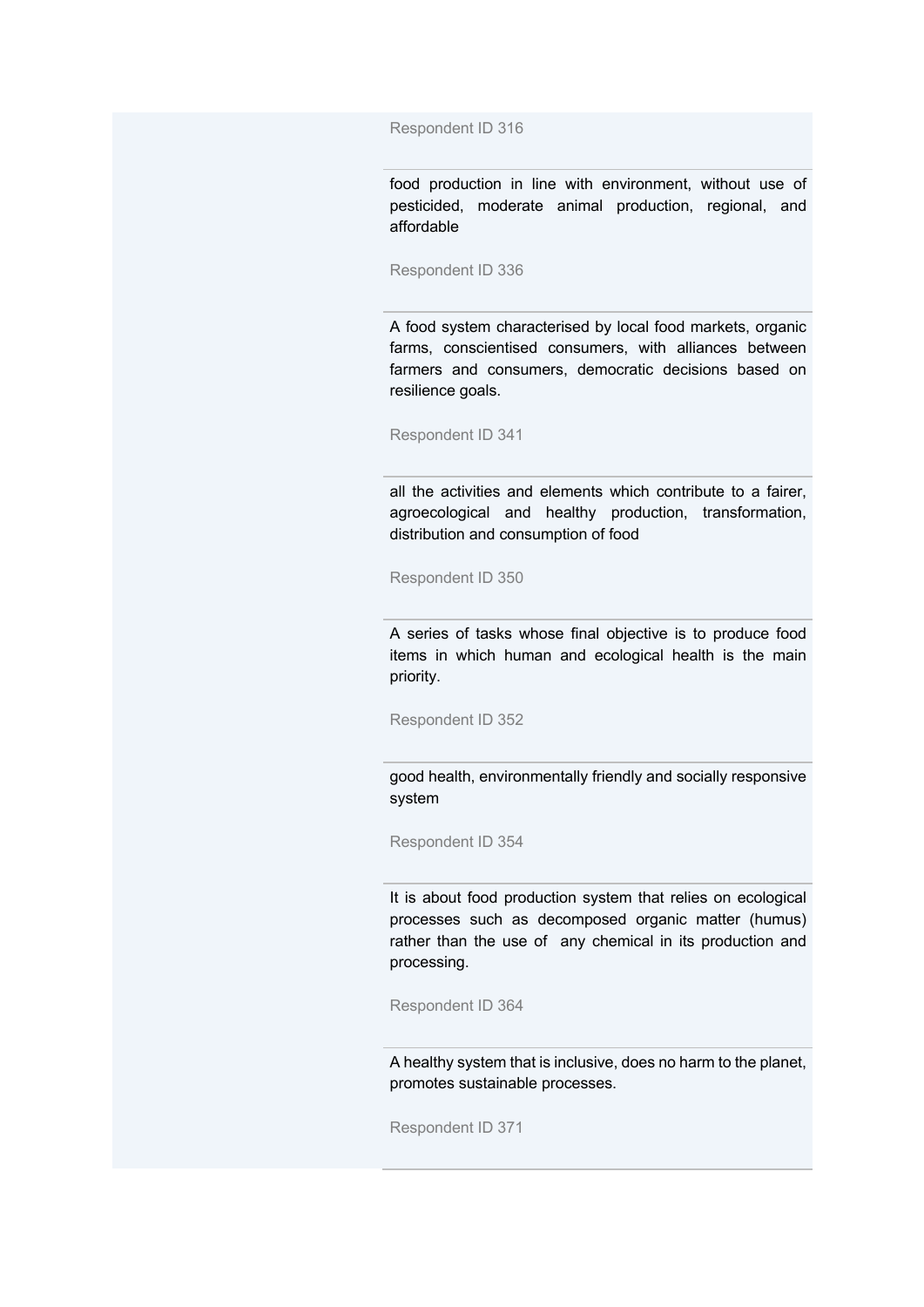|                                           | The only way to deliver healthy, food in a sustainable food<br>system to save the living earth as a pleasant environment                                                                                                                                                                                   |
|-------------------------------------------|------------------------------------------------------------------------------------------------------------------------------------------------------------------------------------------------------------------------------------------------------------------------------------------------------------|
|                                           | Respondent ID 380                                                                                                                                                                                                                                                                                          |
| you?\Outcomes\Improved<br>human<br>health | What is Organic Food System for A system that is safe, healthy, and regenerative for people<br>and planet (animals, plants, ecosystems, air, soil, water). A<br>system that helps to transform problems experienced by<br>humans and the natural world. A system that re-weaves<br>human-nature connection |
|                                           | Respondent ID 129                                                                                                                                                                                                                                                                                          |
|                                           | the best food system for people and planet                                                                                                                                                                                                                                                                 |
|                                           | Respondent ID 179                                                                                                                                                                                                                                                                                          |
|                                           | It is a holistic approach for production and consumption of<br>safe food                                                                                                                                                                                                                                   |
|                                           | Respondent ID 186                                                                                                                                                                                                                                                                                          |
|                                           | the food system where we are able to have safe food with<br>trust, transparency, and give us a nutritional healthy<br>environment for the human, ecological and animal welfare                                                                                                                             |
|                                           | Respondent ID 238                                                                                                                                                                                                                                                                                          |
|                                           | providing nutritional food grown in unison with nature to<br>improve human health, build a sustainable environment while<br>providing a living wage to all involved in the production and<br>distribution                                                                                                  |
|                                           | Respondent ID 248                                                                                                                                                                                                                                                                                          |
|                                           | Organic food system provides a delineated food system that<br>can be explored for its potential contribution to sustainable<br>diets.                                                                                                                                                                      |
|                                           | Respondent ID 268                                                                                                                                                                                                                                                                                          |
|                                           | Organic Agriculture is a production system that sustains the<br>health of soils, ecosystems and people. It relies on ecological<br>biodiversity and cycles<br>adapted<br>local<br>processes,<br>to<br>conditions, rather than the use of inputs with adverse effects.                                      |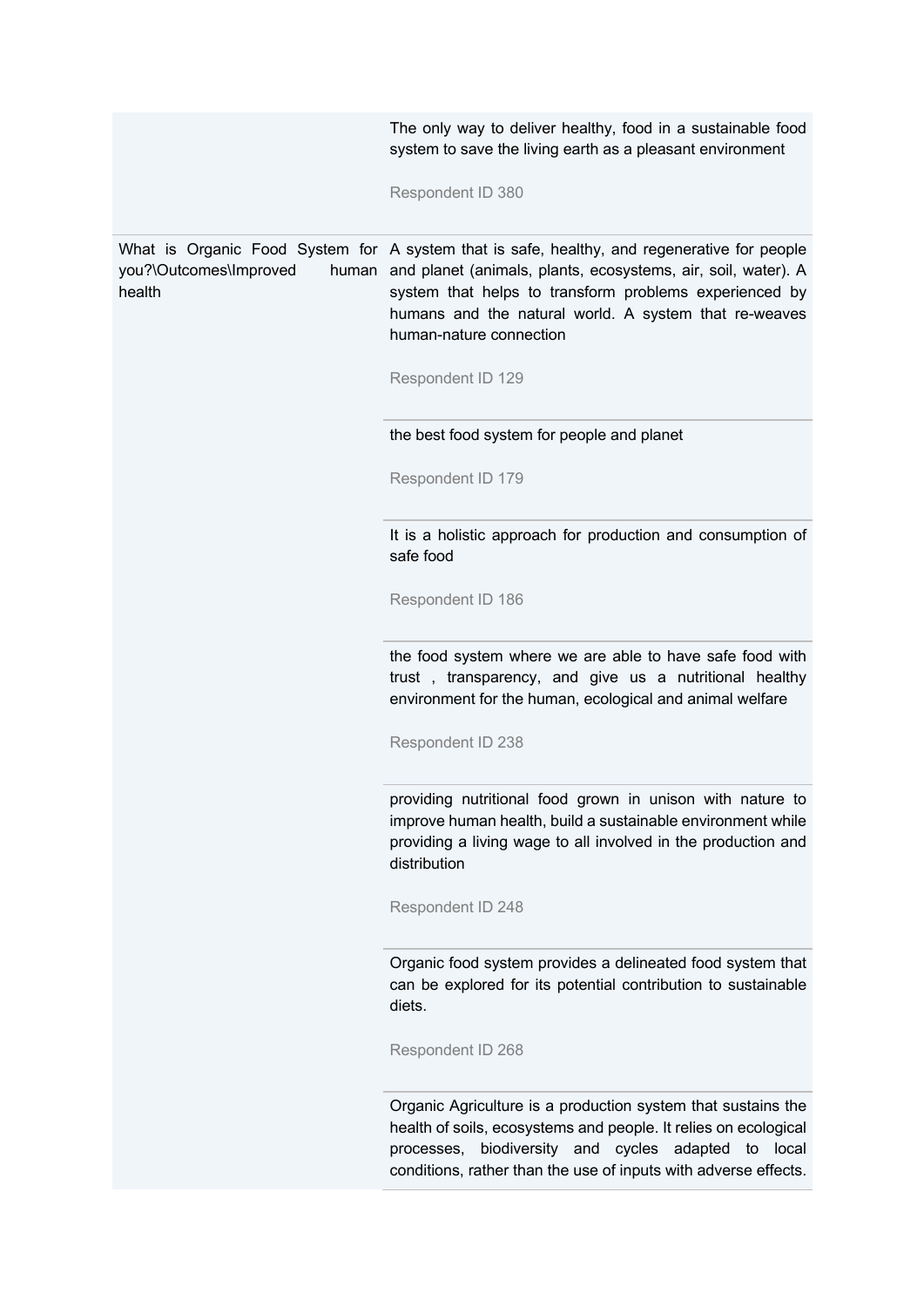Organic Agri

Respondent ID 303

An organic food system is a combination of actors and activities that enhances along the global food chain better health and environment through economic activities, education and partnerships.

Respondent ID 313

Food which is safe and fit for people in each region, which is free from toxins and adulteration.

Respondent ID 329

Ensuring food security and food safety of the community, the nutritional skills of families, how to allocate funds to provide the best available food and how to share food in the family.

Respondent ID 335

A series of tasks whose final objective is to produce food items in which human and ecological health is the main priority.

Respondent ID 352

good health, environmentally friendly and socially responsive system

Respondent ID 354: 1 - 1 (0)

healthy food

Respondent ID 355

The only way to deliver healthy, food in a sustainable food system to save the living earth as a pleasant environment

Respondent ID 380

What is Organic Food System for Where we can choose freely and where it is available for all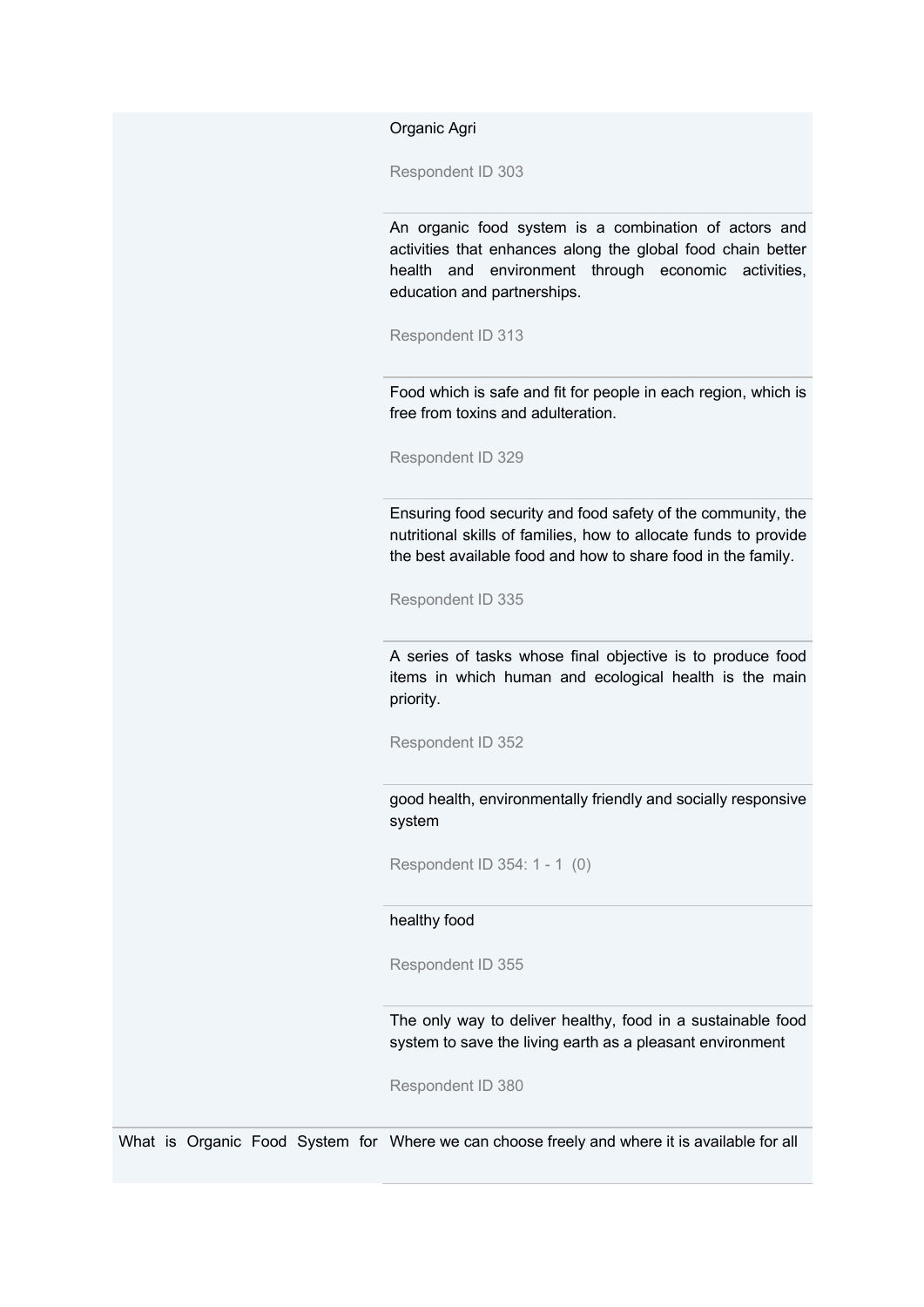you?\Outcomes\Food sovereignty Respondent ID 133

A holistic approach to humanity. An end to hierarchy. Land reclamation. Food sovereignty. Freedom. Love. Access to land, for leisure and growing.

Respondent ID 140

A system that respect the environmental, the human welfare, equitative and with food sovereignty.

Respondent ID 187

Agroecology and food sovereignty. Organic in Latin America is often mainly related to third-party certification (mostly used by producers and their organizations for export)

Respondent ID 188

Production of herbs and spice in the organic and biodynamic system for local consumption and export to EU countries

Neue Dokumentgruppe\235

I value ecosystem health. I want to steward my land such that it's healthier every year than it was in the last. I grow certified organic produce that is sold directly to customers, and also to retailers and restaurants. I'm proud to offer my community

Respondent ID 244

Responsible and accountable OFS should be 'farm to fork' 'production to process to consumers at each stage', ' a livelihood with common goals to protect lives and environment' 'A socio-development in all regions '.

Respondent ID 245

A food system that is environmentally and socially sustainable. One where local communities support the production and sale of in-season fruit and vegetables by multiple small farmers.